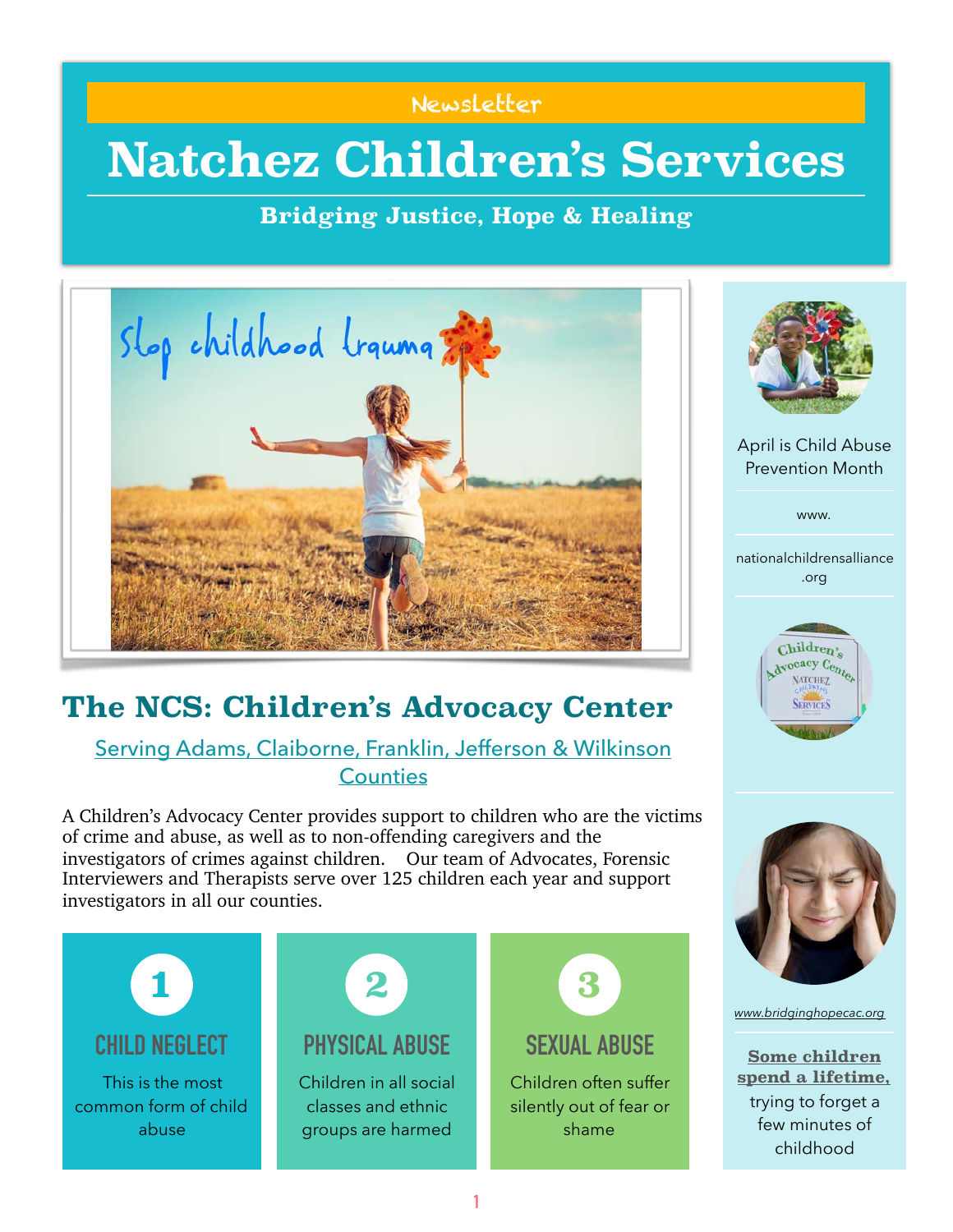## **You can support Justice, Hope & Healing!**

## Bring a smile and comfort to a child with your contribution.

The Children's Advocacy is financed by private donations and by grants under the Victims of Crime Act. That Act, signed into law by President Reagan, allows fines and other funds collected from criminal offenders to be distributed to agencies serving crime victims, such as children subjected to abuse. Our program is not funded by tax dollars or Medicaid.

## **"Children are worth the investment"**

Without the healing made possible by trauma focused therapy, child victims are often unable to move forward in life. They frequently cannot move out of poverty, take advantage of educational opportunities, develop the habits that lead to financial independence, or even avoid risky and anti-social behaviors. And the costs to the child are often visited upon the next generation as well as upon society at large.



You can be a partner in the success of our children through your financial donations and by contributing items our staff can give to each child or adolescent who attends a Forensic Interview.

#### Items needed for the children ages 2-18:

- Brand new stuffed animals
- Craft projects or art supplies
- Games and items for outdoor play
- Activity books and paperback books.
- Small toys or items for indoor play.



#### **ADVERSE CHILDHOOD EXPERIENCES**

influence us for a lifetime. Think back to an accident, a time when you did not feel safe or an experience of humiliation. Remember how it affected your sleep, your sense of confidence or your ability to trust others. Did the experience get in the way of work, school or feeling happy? Now imagine how the children we serve feel when they experience trauma repeatedly and sometimes daily.

More information at: www.acestoohigh.com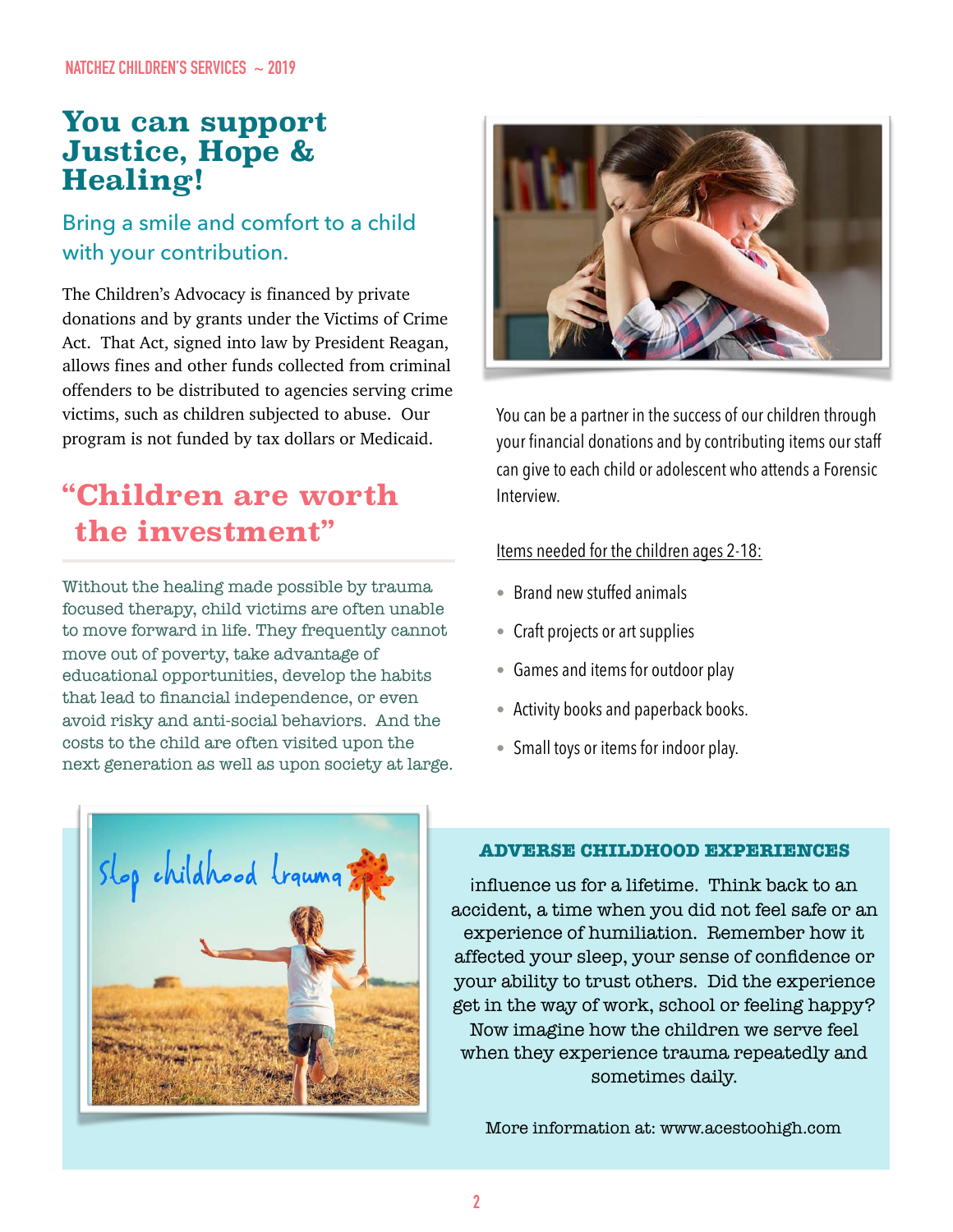# Natchez Children's Services Children's Advocacy Center



The dedicated law enforcement officers, investigators and child protection workers in each county we serve understand that young victims of crime are often reluctant or afraid to tell adults what happened to them. At the Children's Advocacy Center, we allow a child to tell his or her story in a child friendly, comfortable and supportive place.

 **www.buildinghopecac.org** 



#### **OUR STAFF**

## **AT THE CHILDREN'S ADVOCACY CENTER**

When a child steps into our center, the team immediately begins supporting the child, the caregiver and the investigator. From Forensic Interview to successful conclusion of the case,p we provide Advocacy, Therapy with trauma trained therapists and on going team meetings with the investigators and the providers serving that child and family.

At Left: Kristin Greer~ Advocate/Forensic Interviewer, Neifa Hardy,~ Therapist, Cherish McCallum~ Executive Director/Therapist/Forensic Interviewer.



**Police & Sheriff's Investigators**  bring children who are victims of crime for a Forensic Interview



**Mississippi CPS**  Social workers bring children who are suspected victims of abuse for Forensic Interviews